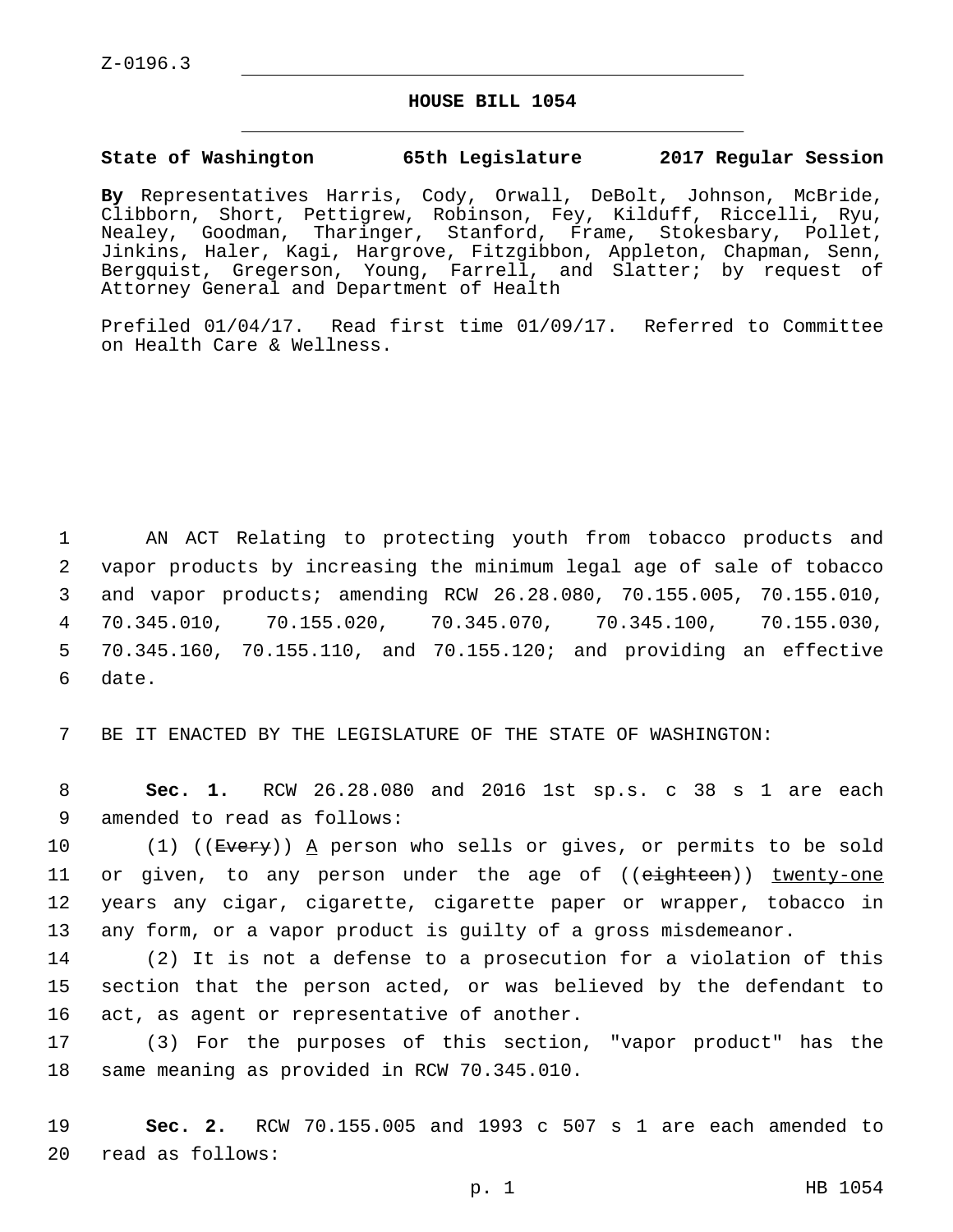(1) The legislature finds that chapter ..., Laws of 2017 (this act) furthers the public health, safety, and welfare by reducing youth access to addictive and harmful products.

 (2) While present state law prohibits the sale and distribution 5 of tobacco and vapor products to ((minors)) youth under the age of 6 eighteen, youth obtain ((tobacco)) these products with ease. ((Availability and lack of enforcement put tobacco products in the 8 hands of youth.)

 (3) The legislature recognizes that many people who purchase 10 cigarettes for minors are between the ages of eighteen to twenty. By decreasing the number of eligible buyers in high school, raising the minimum legal age to sell tobacco and vapor products will decrease 13 the access of students to tobacco products. According to the 2014 14 healthy youth survey, forty-one percent of tenth graders say it is "sort of easy" to "very easy" to get cigarettes. Nationally, among 16 youth who smoke, more than twice as many get their cigarettes from social sources than from a store or vending machine.

 (4) The legislature recognizes that ninety-five percent of smokers start by the age of twenty-one.

 (5) The legislature recognizes that jurisdictions across the country are increasing the age of sale for tobacco products to twenty-one. More than two hundred localities in fourteen states have 23 raised the minimum legal smoking age to twenty-one. In June 2015, the 24 state of Hawaii became the first state in the nation to pass legislation increasing the smoking age to twenty-one. California followed in 2016.

 (6) The legislature recognizes the scientific report issued by the national institute of medicine, one of the most prestigious scientific authorities in the United States, which predicted that increasing the age of sale for tobacco products in the United States to twenty-one will significantly reduce the number of adolescents and young adults who start smoking, reduce deaths from smoking, and immediately improve the health of adolescents, young adults, young mothers, and their children.

 (7) The legislature recognizes the national institute of medicine report predicted increasing the tobacco sale age will make the greatest difference among those ages fifteen to seventeen, who will no longer be able to pass for legal age and will have a harder time getting tobacco products from older classmates and friends. The national institute of medicine report also predicted raising the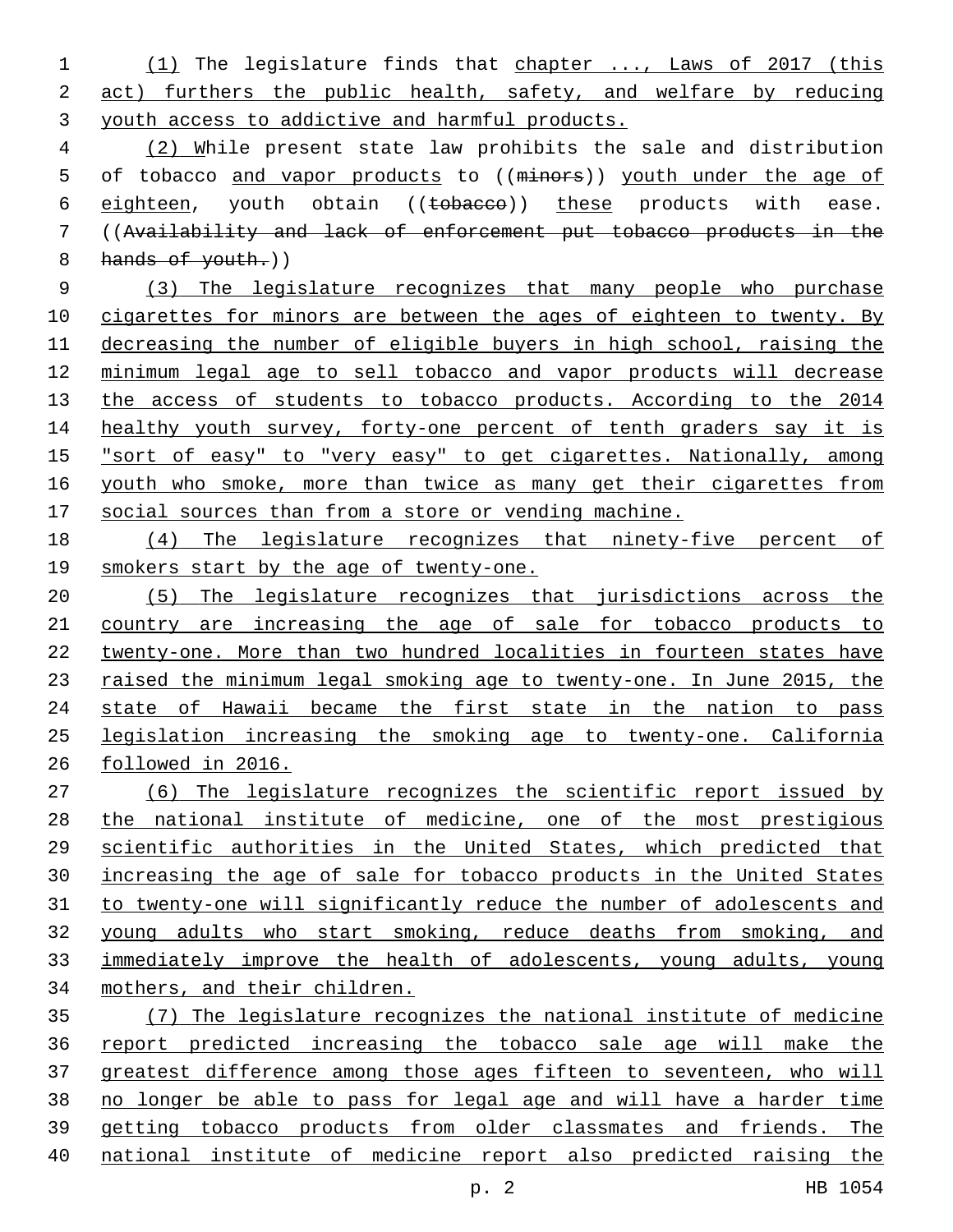minimum age for the sale of tobacco products in the United States to 2 twenty-one will, over time, reduce the smoking rate by about twelve 3 percent and smoking-related deaths by ten percent.

 (8) The legislature recognizes scientific study of the brain is 5 increasingly showing that the brain continues to be highly vulnerable to addictive substances until age twenty-five. Nicotine adversely affects the development of the cerebral cortex and hippocampus in adolescents.

 (9) The legislature recognizes that a strategy of increasing the minimum legal age for alcohol was highly successful in reducing adverse effects of alcohol consumption. A national drinking age of twenty-one resulted in reduced alcohol consumption among youth, decreased alcohol dependence, and has led to significant reductions in drunk driving fatalities.

 (10) The legislature recognizes that if the age of sale is raised to twenty-one, eighteen to twenty year olds will likely substitute 17 other in-store purchases for cigarettes. The legislature recognizes that when Needham, Massachusetts raised the smoking age to twenty-one 19 in 2005, no convenience stores went out of business.

 (11) The legislature recognizes that reducing the youth smoking 21 rate will save lives and reduce health care costs. Every year, two billion eight hundred ten million dollars in health care costs can be directly attributed to tobacco use in Washington. Smoking-caused government expenditures cost every Washington household eight hundred twenty-one dollars per year.

 (12) Federal law requires states to enforce laws prohibiting sale and distribution of tobacco products to minors in a manner that can reasonably be expected to reduce the extent to which the products are available to minors. It is imperative to effectively reduce the sale, distribution, and availability of tobacco products to minors.

 **Sec. 3.** RCW 70.155.010 and 2009 c 278 s 1 are each amended to 32 read as follows:

 The definitions set forth in RCW 82.24.010 shall apply to this chapter. In addition, for the purposes of this chapter, unless 35 otherwise required by the context:

36 (1) "Board" means the Washington state liquor ((control)) and 37 cannabis board.

 (2) "Internet" means any computer network, telephonic network, or 39 other electronic network.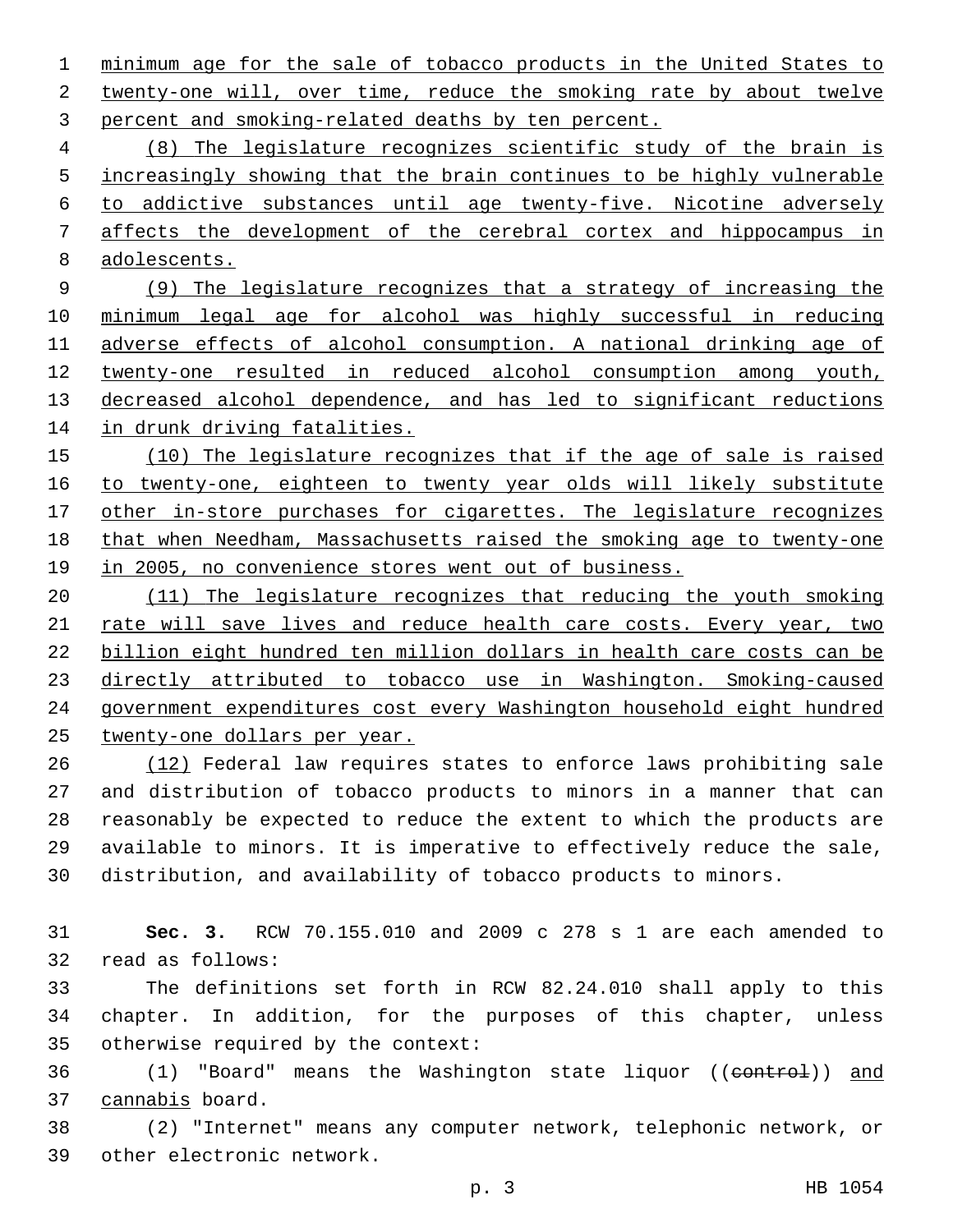(3) (("Minor" refers to an individual who is less than eighteen 2 years old.

 $(4)$ )) "Sample" means a tobacco product distributed to members of the general public at no cost or at nominal cost for product 5 promotion purposes.

6  $((+5))$   $(4)$  "Sampling" means the distribution of samples to 7 members of the public.

 $((+6))$   $(5)$  "Tobacco product" means a product that contains tobacco and is intended for human use, including any product defined 10 in RCW 82.24.010(2) or 82.26.010( $(\frac{1}{1})$ )  $(21)$ , except that for the purposes of RCW 70.155.140 only, "tobacco product" does not include cigars defined in RCW 82.26.010 as to which one thousand units weigh 13 more than three pounds.

 (6) "Vapor product" has the same meaning as defined in RCW 70.345.010.

 **Sec. 4.** RCW 70.345.010 and 2016 1st sp.s. c 38 s 4 are each 17 amended to read as follows:

 The definitions in this section apply throughout this chapter 19 unless the context clearly requires otherwise.

(1) "Board" means the Washington state liquor and cannabis board.

 (2) "Business" means any trade, occupation, activity, or enterprise engaged in for the purpose of selling or distributing 23 vapor products in this state.

 (3) "Child care facility" has the same meaning as provided in RCW 70.140.020.25

 (4) "Closed system nicotine container" means a sealed, prefilled, and disposable container of nicotine in a solution or other form in which such container is inserted directly into an electronic cigarette, electronic nicotine delivery system, or other similar product, if the nicotine in the container is inaccessible through customary or reasonably foreseeable handling or use, including reasonably foreseeable ingestion or other contact by children.

 (5) "Delivery sale" means any sale of a vapor product to a 34 purchaser in this state where either:

 (a) The purchaser submits the order for such sale by means of a telephonic or other method of voice transmission, the mails or any other delivery service, or the internet or other online service; or

 (b) The vapor product is delivered by use of the mails or of a delivery service. The foregoing sales of vapor products constitute a

p. 4 HB 1054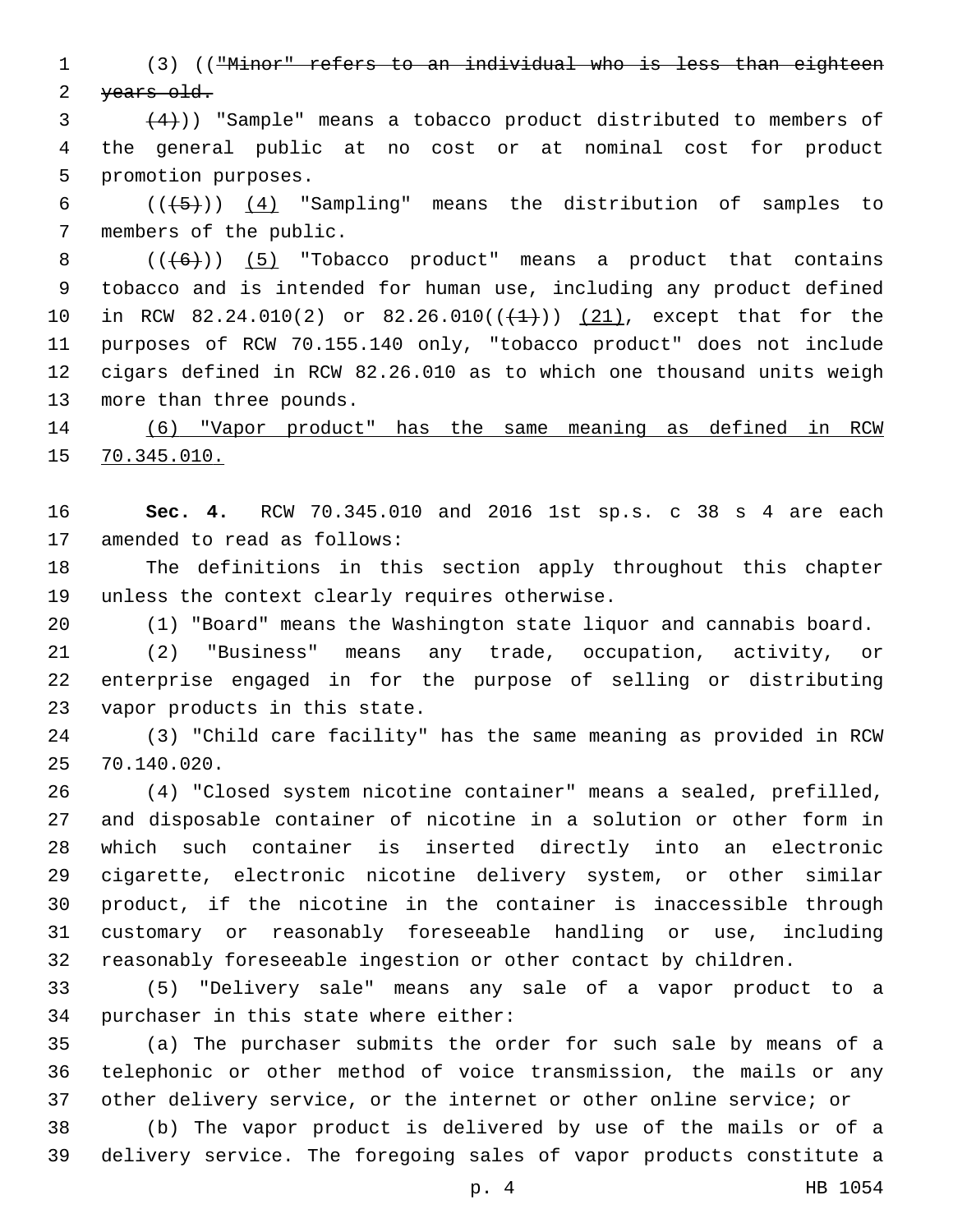delivery sale regardless of whether the seller is located within or without this state. "Delivery sale" does not include a sale of any vapor product not for personal consumption to a retailer.

(6) "Delivery seller" means a person who makes delivery sales.

5 (7) "Distributor" means any person who:

 (a) Sells vapor products to persons other than ultimate 7 consumers; or

 (b) Is engaged in the business of selling vapor products in this state and who brings, or causes to be brought, into this state from 10 outside of the state any vapor products for sale.

 (8) "Liquid nicotine container" means a package from which nicotine in a solution or other form is accessible through normal and foreseeable use by a consumer and that is used to hold soluble nicotine in any concentration. "Liquid nicotine container" does not 15 include closed system nicotine containers.

 (9) "Manufacturer" means a person who manufactures and sells 17 vapor products.

 (10) "Minor" refers to an individual who is less than 19 ((eighteen)) twenty-one years old.

 (11) "Person" means any individual, receiver, administrator, executor, assignee, trustee in bankruptcy, trust, estate, firm, copartnership, joint venture, club, company, joint stock company, business trust, municipal corporation, the state and its departments and institutions, political subdivision of the state of Washington, corporation, limited liability company, association, society, any group of individuals acting as a unit, whether mutual, cooperative, 27 fraternal, nonprofit, or otherwise.

 (12) "Place of business" means any place where vapor products are sold or where vapor products are manufactured, stored, or kept for 30 the purpose of sale.

 (13) "Playground" means any public improved area designed, equipped, and set aside for play of six or more children which is not intended for use as an athletic playing field or athletic court, including but not limited to any play equipment, surfacing, fencing, signs, internal pathways, internal land forms, vegetation, and 36 related structures.

 (14) "Retail outlet" means each place of business from which 38 vapor products are sold to consumers.

 (15) "Retailer" means any person engaged in the business of 40 selling vapor products to ultimate consumers.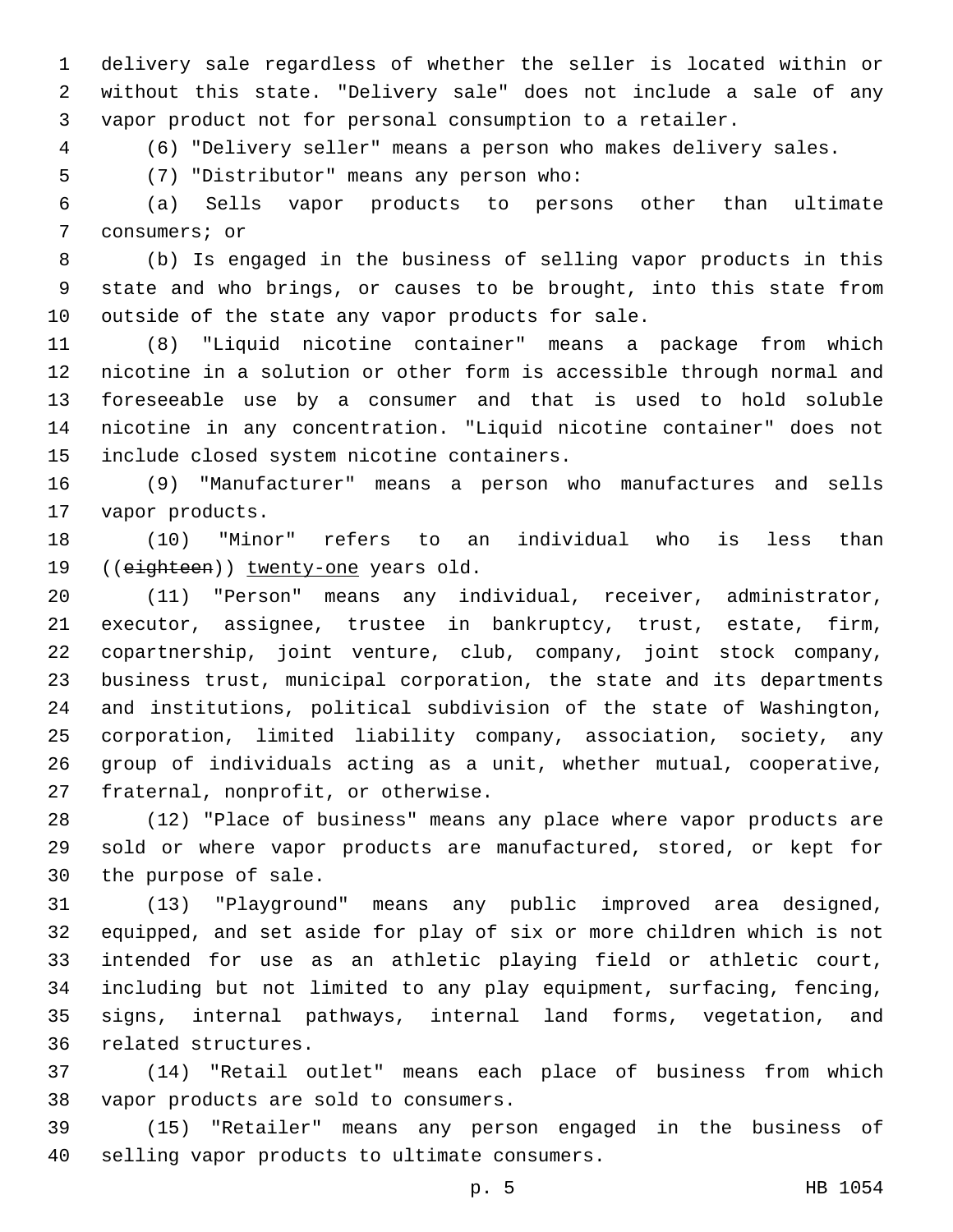(16)(a) "Sale" means any transfer, exchange, or barter, in any manner or by any means whatsoever, for a consideration, and includes 3 and means all sales made by any person.

 (b) The term "sale" includes a gift by a person engaged in the business of selling vapor products, for advertising, promoting, or as 6 a means of evading the provisions of this chapter.

(17) "School" has the same meaning as provided in RCW 70.140.020.

 (18) "Self-service display" means a display that contains vapor products and is located in an area that is openly accessible to customers and from which customers can readily access such products without the assistance of a salesperson. A display case that holds vapor products behind locked doors does not constitute a self-service 13 display.

 (19) "Vapor product" means any noncombustible product that may contain nicotine and that employs a heating element, power source, electronic circuit, or other electronic, chemical, or mechanical means, regardless of shape or size, that can be used to produce vapor 18 or aerosol from a solution or other substance.

 (a) "Vapor product" includes any electronic cigarette, electronic cigar, electronic cigarillo, electronic pipe, or similar product or device and any vapor cartridge or other container that may contain nicotine in a solution or other form that is intended to be used with or in an electronic cigarette, electronic cigar, electronic cigarillo, electronic pipe, or similar product or device.

 (b) "Vapor product" does not include any product that meets the definition of marijuana, useable marijuana, marijuana concentrates, marijuana-infused products, cigarette, or tobacco products.

 (c) For purposes of this subsection (19), "marijuana," "useable marijuana," "marijuana concentrates," and "marijuana-infused products" have the same meaning as provided in RCW 69.50.101.

 **Sec. 5.** RCW 70.155.020 and 1993 c 507 s 3 are each amended to 32 read as follows:

 A person who holds a license issued under RCW 82.24.520 or 82.24.530 shall:34

 (1) Display the license or a copy in a prominent location at the 36 outlet for which the license is issued; and

 (2) Display a sign concerning the prohibition of tobacco sales to 38 minors.

39 Such sign shall: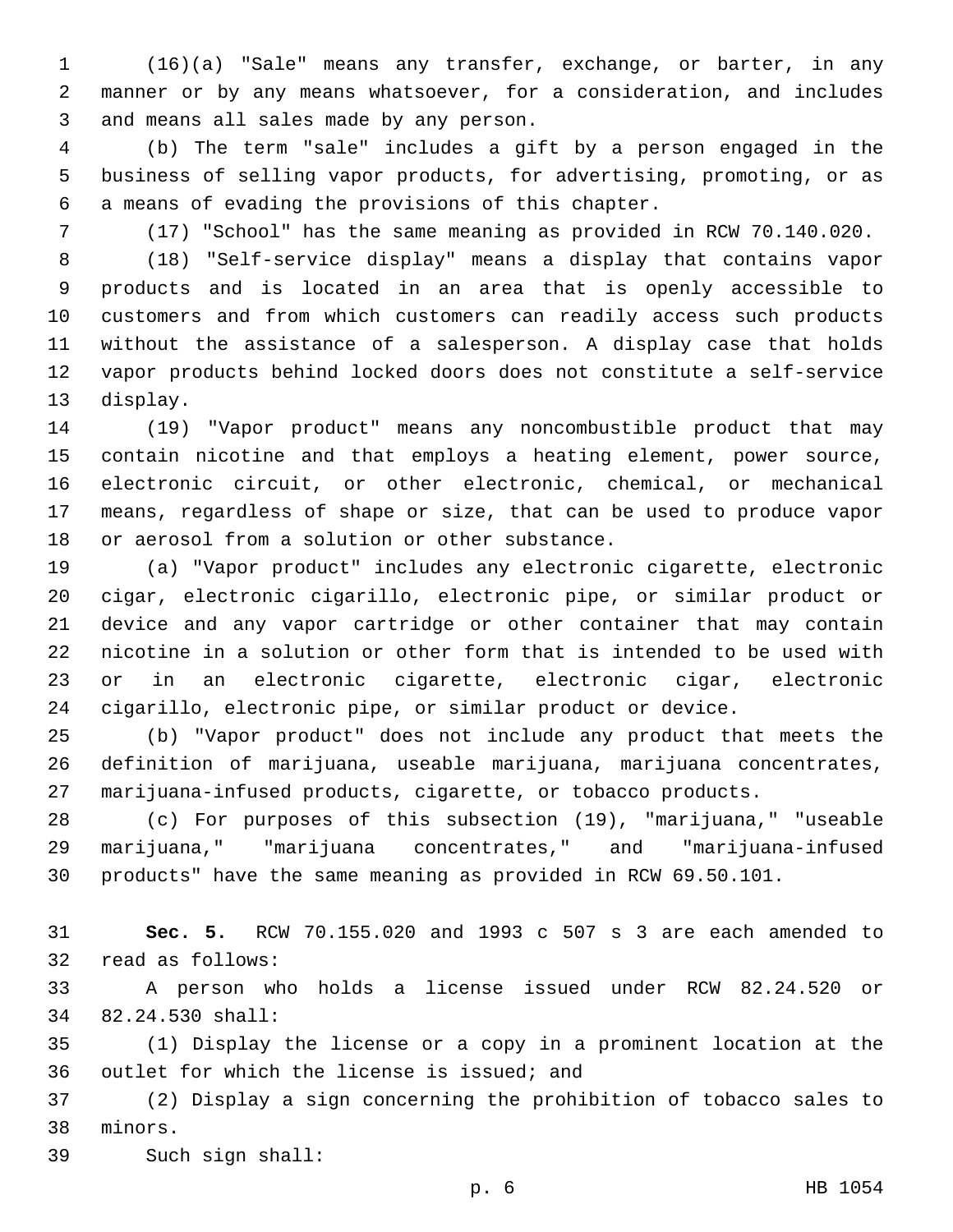1 (a) Be posted so that it is clearly visible to anyone purchasing 2 tobacco products from the licensee;

3 (b) Be designed and produced by the department of health to read: 4 "THE SALE OF TOBACCO PRODUCTS TO PERSONS UNDER AGE ((18)) 21 IS 5 STRICTLY PROHIBITED BY STATE LAW. IF YOU ARE UNDER ((<del>18</del>)) 21, YOU 6 COULD BE PENALIZED FOR PURCHASING A TOBACCO PRODUCT; PHOTO ID 7 REQUIRED"; and

8 (c) Be provided free of charge by the liquor ((control)) and 9 cannabis board.

10 **Sec. 6.** RCW 70.345.070 and 2016 1st sp.s. c 38 s 12 are each 11 amended to read as follows:

 (1) Except as provided in subsection (2) of this section, a person who holds a retailer's license issued under this chapter must display a sign concerning the prohibition of vapor product sales to 15 minors. Such sign must:

16 (a) Be posted so that it is clearly visible to anyone purchasing 17 vapor products from the licensee;

18 (b) Be designed and produced by the department of health to read: 19 "The sale of vapor products to persons under age ((eighteen)) twenty-20 one is strictly prohibited by state law. If you are under age 21 ((eighteen)) twenty-one, you could be penalized for purchasing a 22 vapor product; photo id required;" and

23 (c) Be provided free of charge by the department of health.

 (2) For persons also licensed under RCW 82.24.510 or 82.26.150, the board may issue a sign to read: "The sale of tobacco or vapor 26 products to persons under age ((eighteen)) twenty-one is strictly 27 prohibited by state law. If you are under age ((eighteen)) twenty- one, you could be penalized for purchasing a tobacco or vapor product; photo id required," provided free of charge by the board.

30 (3) A person who holds a license issued under this chapter must 31 display the license or a copy in a prominent location at the outlet 32 for which the license is issued.

33 **Sec. 7.** RCW 70.345.100 and 2016 1st sp.s. c 38 s 19 are each 34 amended to read as follows:

35 (1) No person may offer a tasting of vapor products to the 36 general public unless:

37 (a) The person is a licensed retailer under RCW 70.345.020;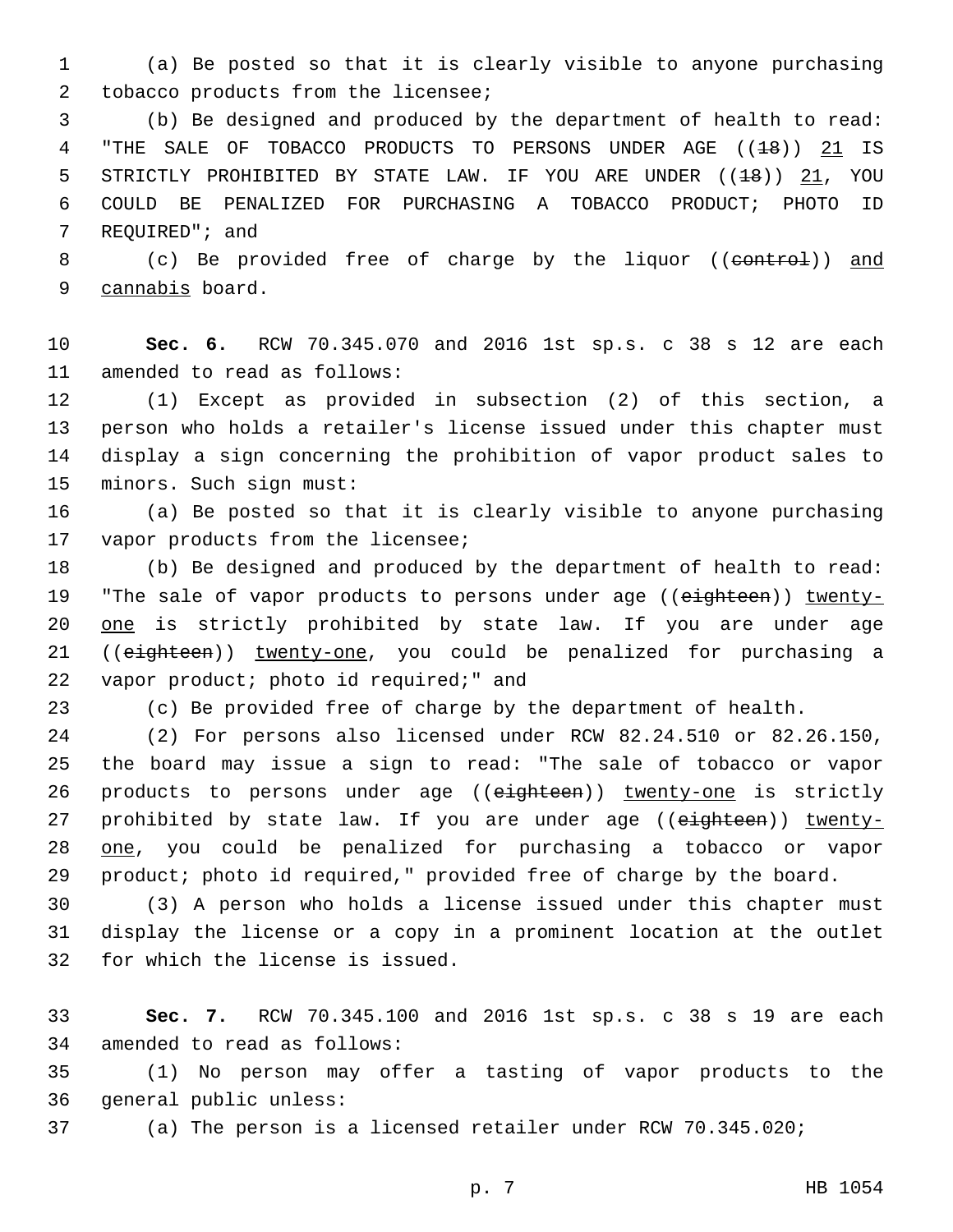(b) The tastings are offered only within the licensed premises operated by the licensee and the products tasted are not removed from 3 within the licensed premises by the customer;

 (c) Entry into the licensed premises is restricted to persons 5 ((eighteen)) twenty-one years of age or older;

 (d) The vapor product being offered for tasting contains zero milligrams per milliliter of nicotine or the customer explicitly consents to a tasting of a vapor product that contains nicotine; and

 (e) If the customer is tasting from a vapor device owned and maintained by the retailer, a disposable mouthpiece tip is attached to the vapor product being used by the customer for tasting or the 12 vapor device is disposed of after each tasting.

(2) A violation of this section is a misdemeanor.

 **Sec. 8.** RCW 70.155.030 and 1994 c 202 s 1 are each amended to 15 read as follows:

 (1) No person shall sell or permit to be sold any tobacco product through any device that mechanically dispenses tobacco products unless the device is located fully within premises from which 19 ((minors)) persons under the age of twenty-one are prohibited or in 20 industrial worksites where ((minors)) persons under the age of twenty-one are not employed and not less than ten feet from all 22 entrance or exit ways to and from each premise.

 (2) The board shall adopt rules that allow an exception to the requirement that a device be located not less than ten feet from all entrance or exit ways to and from a premise if it is architecturally impractical for the device to be located not less than ten feet from 27 all entrance and exit ways.

 **Sec. 9.** RCW 70.345.160 and 2016 1st sp.s. c 38 s 24 are each amended to read as follows:29

 (1) The board must have, in addition to the board's other powers and authorities, the authority to enforce the provisions of this 32 chapter.

 (2) The board and the board's authorized agents or employees have full power and authority to enter any place of business where vapor products are sold for the purpose of enforcing the provisions of this 36 chapter.

 (3) For the purpose of enforcing the provisions of this chapter, 38 ((a peace officer or)) an enforcement officer of the board who has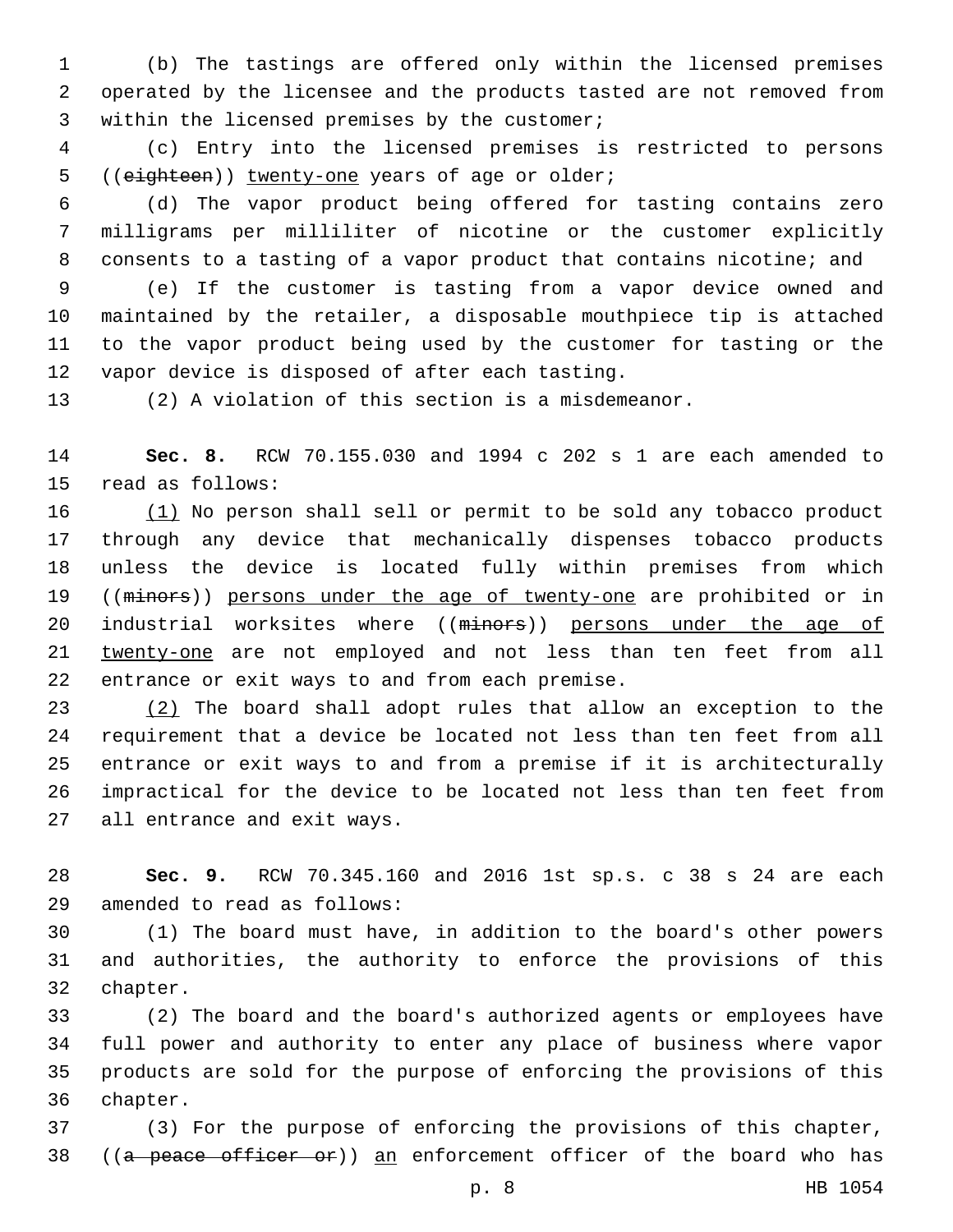reasonable grounds to believe a person observed by the officer purchasing, attempting to purchase, or in possession of vapor 3 products is under ((eighteen)) twenty-one years of age, may detain such person for a reasonable period of time and in such a reasonable manner as is necessary to determine the person's true identity and date of birth. Further, vapor products possessed by persons under ((eighteen)) twenty-one years of age are considered contraband and 8 may be seized by ((a peace officer or)) an enforcement officer of the board.9

 (4) The board may work with local county health departments or districts and local law enforcement agencies to conduct random, 12 unannounced, inspections to assure compliance.

 (5) Upon a determination by the secretary of health or a local health jurisdiction that a vapor product may be injurious to human health or poses a significant risk to public health:

 (a) The board, in consultation with the department of health and local county health jurisdictions, may cause a vapor product substance or solution sample, purchased or obtained from any vapor product retailer, distributor, or delivery sale licensee, to be analyzed by an analyst appointed or designated by the board;

 (b) If the analyzed vapor product contains an ingredient, substance, or solution present in quantities injurious to human health or posing a significant risk to public health, as determined by the secretary of health or a local health jurisdiction, the board may suspend the license of the retailer or delivery sale licensee unless the retailer or delivery sale licensee agrees to remove the 27 product from sales; and

 (c) If upon a finding from the secretary of health or local health jurisdiction that the vapor product poses an injurious risk to public health or significant public health risk, the retailer or delivery sale licensee does not remove the product from sale, the secretary of health or local health officer may file for an injunction in superior court prohibiting the sale or distribution of that specific vapor product substance or solution.

 (6) Nothing in subsection (5) of this section permits a total ban 36 on the sale or use of vapor products.

 **Sec. 10.** RCW 70.155.110 and 1993 c 507 s 12 are each amended to read as follows:38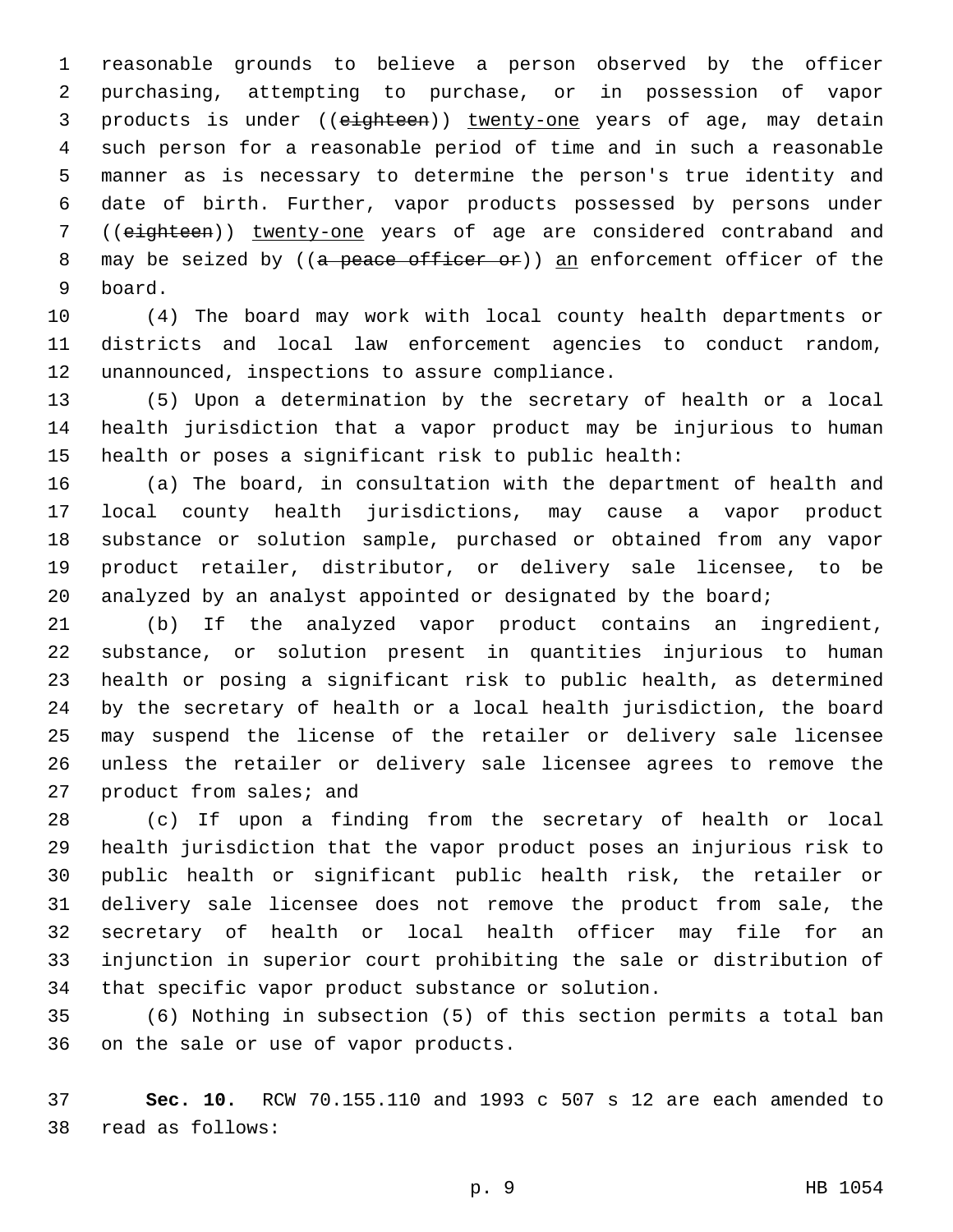1 (1) The liquor ((control)) and cannabis board shall, in addition 2 to the board's other powers and authorities, have the authority to 3 enforce the provisions of this chapter and RCW  $26.28.080((\leftarrow 4+))$  and 4 82.24.500. The liquor ((control)) and cannabis board shall have full 5 power to revoke or suspend the license of any retailer or wholesaler 6 in accordance with the provisions of RCW 70.155.100.

7 (2) The liquor ((eontrol)) and cannabis board and the board's authorized agents or employees shall have full power and authority to enter any place of business where tobacco products are sold for the purpose of enforcing the provisions of this chapter.

11 (3) For the purpose of enforcing the provisions of this chapter 12 and RCW  $26.28.080((44))$  and  $82.24.500$ , ((a peace officer or)) an 13 enforcement officer of the liquor ((eontrol)) and cannabis board who 14 has reasonable grounds to believe a person observed by the officer 15 purchasing, attempting to purchase, or in possession of tobacco 16 products is under the age of ((eighteen)) twenty-one years of age, 17 may detain ((such)) a person for a reasonable period of time and in 18 such a reasonable manner as is necessary to determine the person's 19 true identity and date of birth. Further, tobacco products possessed 20 by persons under the age of ((eighteen)) twenty-one years of age are 21 considered contraband and may be seized by ((a peace officer or)) an 22 enforcement officer of the liquor ((eontrol)) and cannabis board.

23 (4) The liquor ((control)) and cannabis board may work with local 24 county health departments or districts and local law enforcement 25 agencies to conduct random, unannounced, inspections to assure 26 compliance.

27 **Sec. 11.** RCW 70.155.120 and 2016 1st sp.s. c 38 s 2 are each 28 amended to read as follows:

 (1) The youth tobacco and vapor products prevention account is created in the state treasury. All fees collected pursuant to RCW 82.24.520, 82.24.530, 82.26.160, and 82.26.170 and funds collected by the liquor and cannabis board from the imposition of monetary penalties shall be deposited into this account, except that ten percent of all such fees and penalties shall be deposited in the 35 state general fund.

 (2) Moneys appropriated from the youth tobacco and vapor products prevention account to the department of health shall be used by the department of health for implementation of this chapter, including collection and reporting of data regarding enforcement and the extent